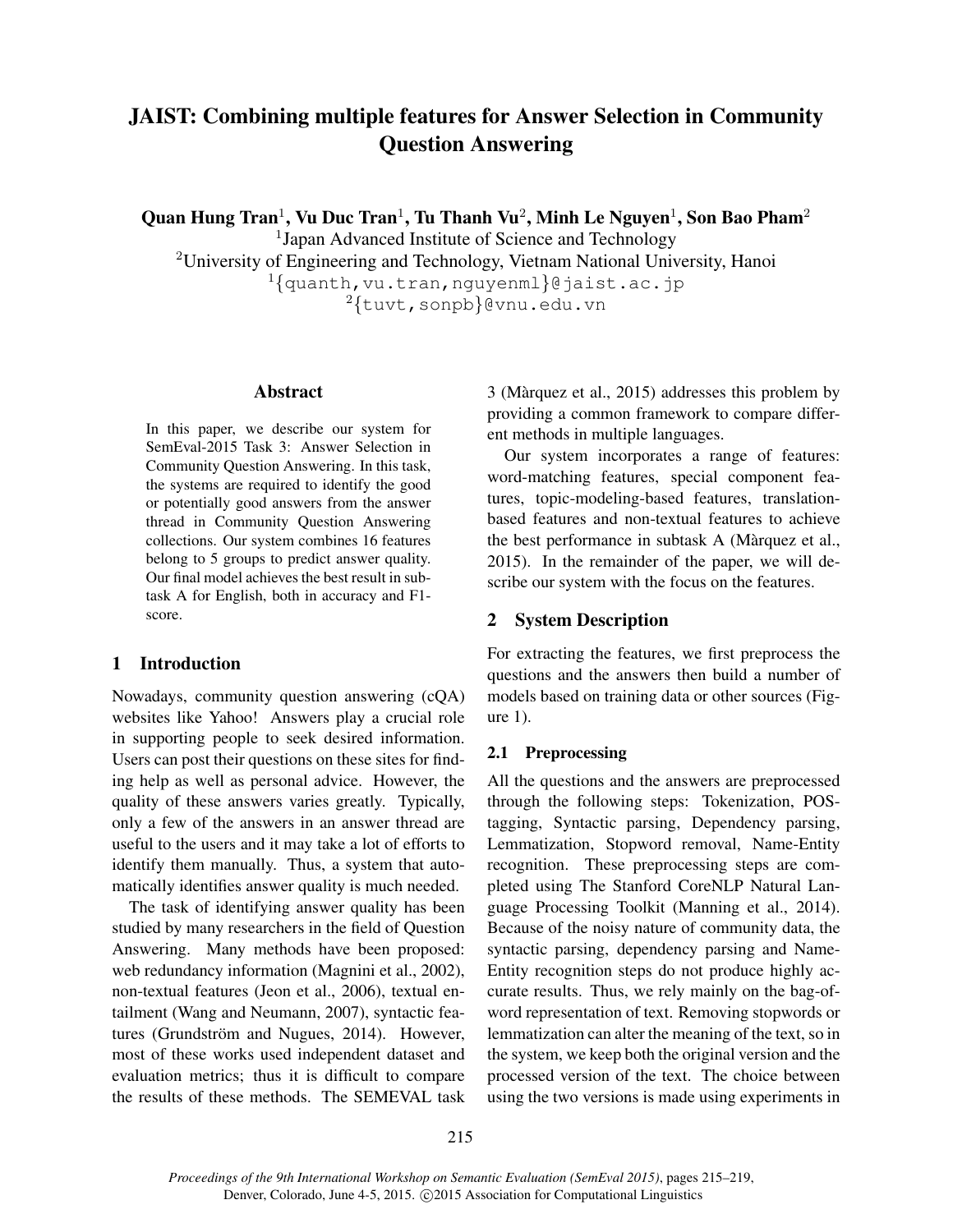

Figure 1: *System components*

development set.

#### 2.2 Building models from data

In this section, we describe the resources we use, or build for extracting features, these resources are: Translation models, LDA models, Word vector representation models, Word Lists. The translation models are built to bridge the lexical chasm between the questions and the answers (Surdeanu et al., 2008). In previous works (Jeon et al., 2005; Zhou et al., 2011), monolingual translation models between questions have been successfully used in finding similar questions in Question Answering archive. We adapt the idea and build translation models between the questions and their answers using the training data and the Qatar Living forum data. We treat the question-answer pairs similar to dual language sentence pairs in machine translation. First, each question-answer pair is tokenized and all special characters are removed. In the process, if any answer has too few tokens (less than two tokens), it is removed from the training data. Then the translation probabilities are calculated by IBM Model 1 (Brown et al., 1993) and Hidden Markov Model. Each model is trained with 200 iterations. The calculated translation probabilities help us to calculate the probability that an answer is the translation of the question. The translation feature will be detailed in Section 2.3.

We build two topic models, the first one is trained in the training data, the second one is trained in Wikipedia data<sup>1</sup> using Gensim toolkit ( $\check{R}$ ehũrek and Sojka, 2010) and Mallet toolkit (McCallum, 2002).

These LDA models have 100 topics. The choice between which model will be used is based on experiments in the development set.

We experiment with two word vector representation models built using Word2Vec tool (Mikolov et al., 2013), the first one is pre-trained word2vec model provided by the authors, and the second one is trained from the Qatar Living forum data. Our Word2Vec model was built with word vector size of 300, window size of 3 (n-skip-gram, n=3) and minimum word frequency of 1. In Section 2.3, we detail how to extract feature using these models.

We also build several word lists from the training set to extract features:

- The words that usually appear on each type of answers (Good, Bad, Potential).
- The words pairs (one from the question, one from the good answers) that have high frequency in the training set. We aim to extract the information about word collocations through this list.

#### 2.3 Features

Word-matching feature group: This feature group exploits the surface word-based similarity between the Question and the Answer to assign score:

• Cosine similarity:

$$
cosine\_sim = \frac{\sum_{i=1}^{n} u_i \times v_i}{\sqrt{\sum_{i=1}^{n} (u_i)^2} \times \sqrt{\sum_{i=1}^{n} (v_i)^2}}
$$
 (1)

With *u* and *v* are binary bag of words vectors (with stopwords are removed),  $u_i$  is the i-th dimension of vector *u* and *n* is vector size. This

<sup>&</sup>lt;sup>1</sup>The compressed version of all article from Wikipedia downloaded at http://dumps.wikimedia.org/enwiki/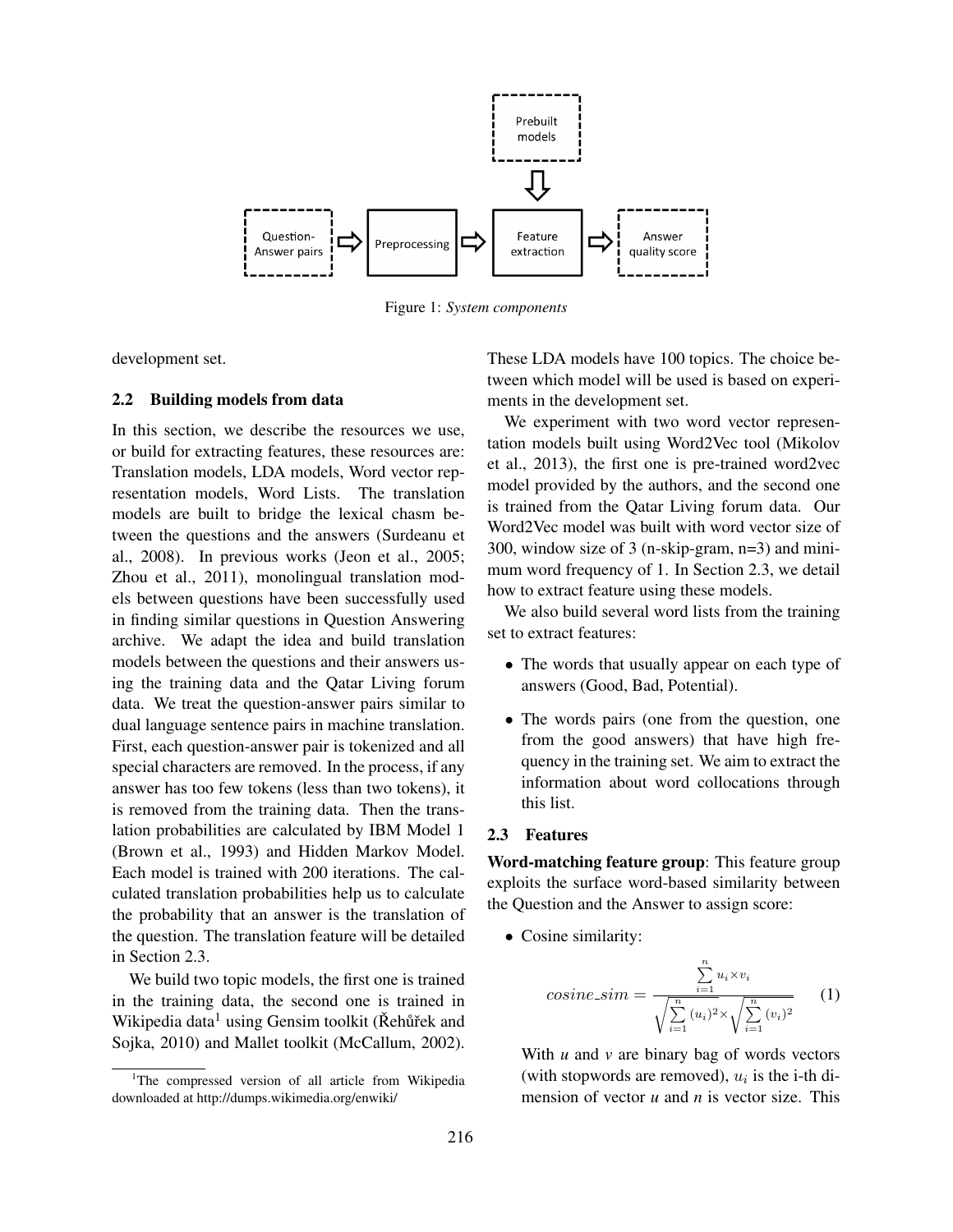feature returns the cosine similarity between question vector and answer vector.

- Dependency cosine similarity: We represent the questions and the answers as bag of worddependency, with words are associated with their dependency label in the dependency tree. For example: a dependency arc in the dependency tree: prep(buy-4, for-7) will generate the following word-dependency: prep-by-for. We consider the sentence to be the collection of these word-dependencies. The cosine similarity score is calculated similar to bag-of-word cosine similarity.
- Word alignment: We also use the Meteor toolkit (Denkowski and Lavie, 2014) to align the words from the question and the answers, and use the alignment score returned as a feature in the feature space
- Noun match: This feature is similar to Cosine similarity feature, however; only nouns are retained in the bag-of-word.

Special-component feature group: This feature group identifies the special characteristics of the answers that show the answer quality:

- Special words feature: This feature identifies if an answer contains some of the special tokens (question marks, laugh symbols). Typically, the posts that contains this type of tokens are not a serious answer (laugh symbols), or a further question (question marks). The laugh symbols are identified using a regular expression.
- Typical words feature: This feature identifies if an answer contains some specific words that are typical for an answer quality class (good, bad, potential). The typical word lists are built using training data and described in the previous section. After the experiment step, however, only the typical word list for bad answers was found to be effective and was used in the final version of the system.

Non-textual feature group: This feature group exploits some non-textual information of the posts in the answer thread to assign answer quality:

- Question author feature: This feature identifies if an answer in the answer thread belongs to the author of the question. If a post belongs to the author of the question, it is very unlikely to be an answer.
- Question category: We also include the question category (27 categories) in the feature space because we found out that the quality distribution of different types of question are very different.
- The number of posts from the same user: We include the number of posts from the same user as a feature because we observe that if a user has a large number of posts, most of them will be non-informative, irrelevant to the original question.

Topic model based feature: We use the previously mentioned LDA models to transform questions and answers to topic vectors and calculate the cosine similarity between the topic vectors of the question and its answers. We use this feature because a question and its correct answer should be about similar topics. After experimenting on the development set, only the LDA model built from training data is effective and thus, it is used in the final system.

Word Vector representation based feature: We use the word vector representation to model the relevance between the question and the answer. All the questions and answers are tokenized and the words are transformed to vector using the pretrained word2vec model. Each word in the question will then be aligned to the word in the answer that has the highest vector cosine similarity. The returned value will be the sum of the scores of these alignments normalized by the question's length:

$$
align(w_i) = \max_{0 < j \le m} (cosine(w_i, w'_j)) \qquad (2)
$$

$$
word2vec\_sim = \frac{\sum_{i=1}^{n} align(w_i)}{n} \tag{3}
$$

With  $cosine(w_i, w'_j)$  is the cosine similarity of two vector representations of i-th word in the question with the j-th word in the answer. *n* and *m* are the length (in number of words) of the question and the answer respectively.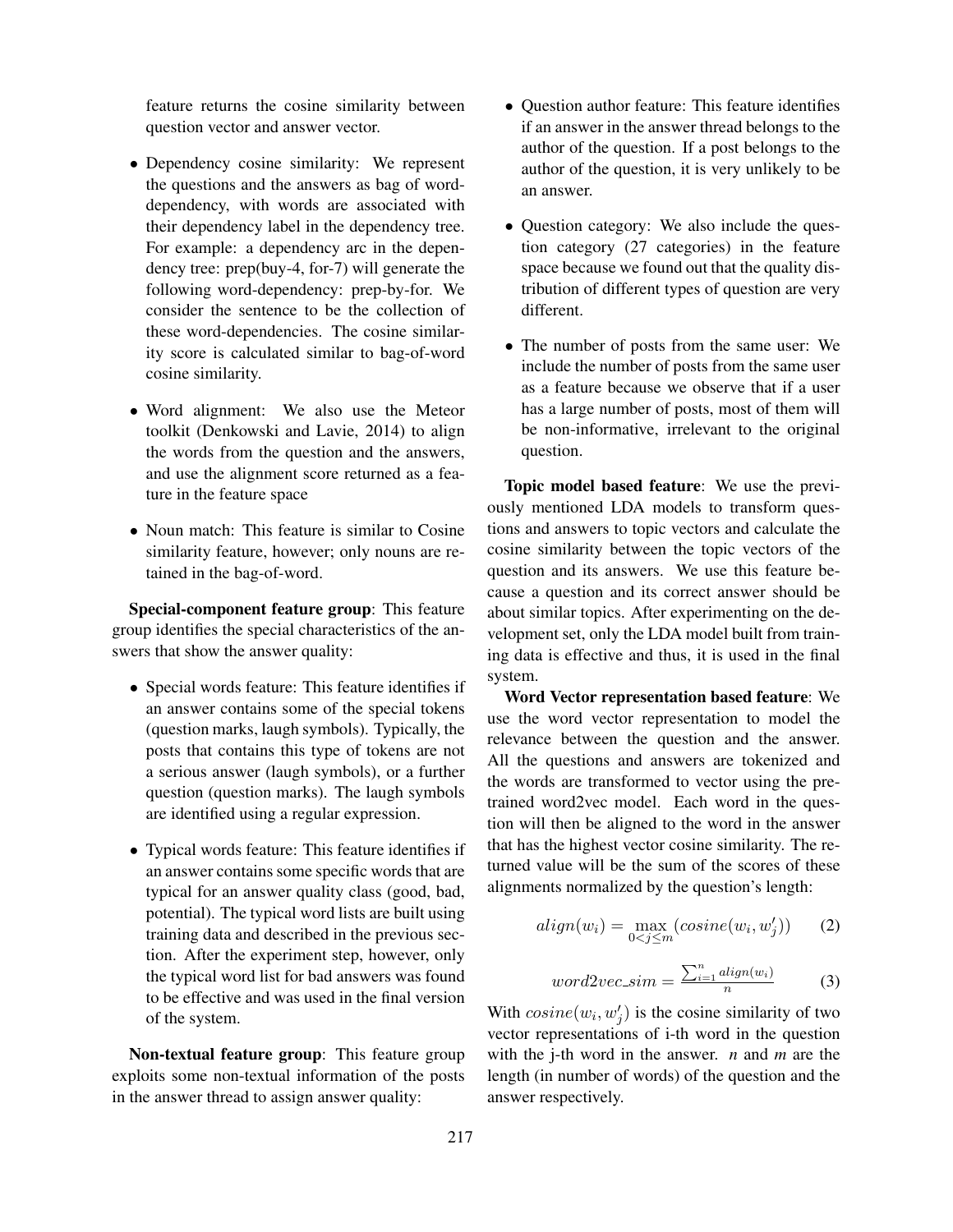Translation based feature: We use the previously mentioned translation models to find the word to word alignments between the question and the answer. This feature is calculated similar to the Word Vector representation based feature. Each word in the question will be aligned with the word in the answer with the highest translation score. The feature value will be the sum of translation scores normalized by question' length.

#### 2.4 System run configuration

The straightforward way to identify the quality classes for answers is using a classification model. However, the classification model has problem in identifying the Potential class. In our experiments, the classification model ignores the Potential class entirely. This problem may be caused by our feature design as the features actually aim to identify either good or bad answers.

To solve this problem, we use another approach. As we observe the data, most of the Potential answers can be considered "Not good enough" and "Not bad enough". An answer which is not quite good nor quite bad can be considered "Potential", thus using a regression model<sup>2</sup> to score the quality of the answer would probably be better. In our experiment with the development data, the regression model outperforms the classification model by 3.4 F-measure score.

Features are extracted from the answers (with their questions treated as the context), and then the feature values are passed through a regression model. However, the provided data only has quality classes but not regression value, thus we need to assign the regression value for each answer quality class: 1.0 for Good answers, 0.5 for Potential answers, and 0.0 for Bad answers.

Our system runs are different in the feature space. Our best run (JAIST-contrastive1) uses all the features described above. Our main run (JAISTprimary) excludes the topic-modeling based feature while the third run (JAIST-contrastive2) includes several other experimental features that did not have contribution when tested on the development set.

Table 1: System performance

| <b>Runs</b>                       | <b>F1-score</b> | <b>Accuracy</b> | Rank |
|-----------------------------------|-----------------|-----------------|------|
| primary                           | 57.19 $(\%)$    | 72.52 $(\%)$    |      |
| contrastive $1 \mid 57.29\ (\% )$ |                 | 72.67 $(\%)$    |      |
| contrastive2                      | 46.96 $(\% )$   | 57.74 $(\%)$    | 18   |

Table 2: Detail Class F1-score

| <b>Runs</b>      | <b>F1-score</b> |  |
|------------------|-----------------|--|
| Good             | 78.96 (%)       |  |
| Bad              | 78.24 (%)       |  |
| <b>Potential</b> | 14.36 $(\%)$    |  |

# 3 Result and Discussion

We only take part in subtask A for English. Our system has the best accuracy and F1-score in subtask A (primary runs) shown in Table 1. Classifying the Potential class is quite difficult (Marquez et al., ` 2015) and our system only achieve 14.36 % F1 score on this class. Although the use of regression model partly solves this problem, our feature space is not adequate for identifying this class reliably (Table 2)

## 4 Conclusion

In this paper, we present our approach for the subtask A - English of the SEMEVAL 2015 task 3 - Answer Selection in Community Question Answering. We propose an Answer quality scoring based approach for classifying answers in Community Question Answering. Our system achieves high results in the task, however, does not handle the Potential class well. A possible explanation is that we still rely heavily on the bag-of-word representation of text. In the future, other semantically rich representations of text would be employed to improve performance.

#### References

Peter F. Brown, Vincent J. Della Pietra, Stephen A. Della Pietra, and Robert L. Mercer. The Mathematics of Statistical Machine Translation: Parameter Estimation. *Computational Linguistics*, 19(2):263–311, June 1993.

 $2$ We use SVM-regression model in WEKA toolkit (Hall et al., 2009)